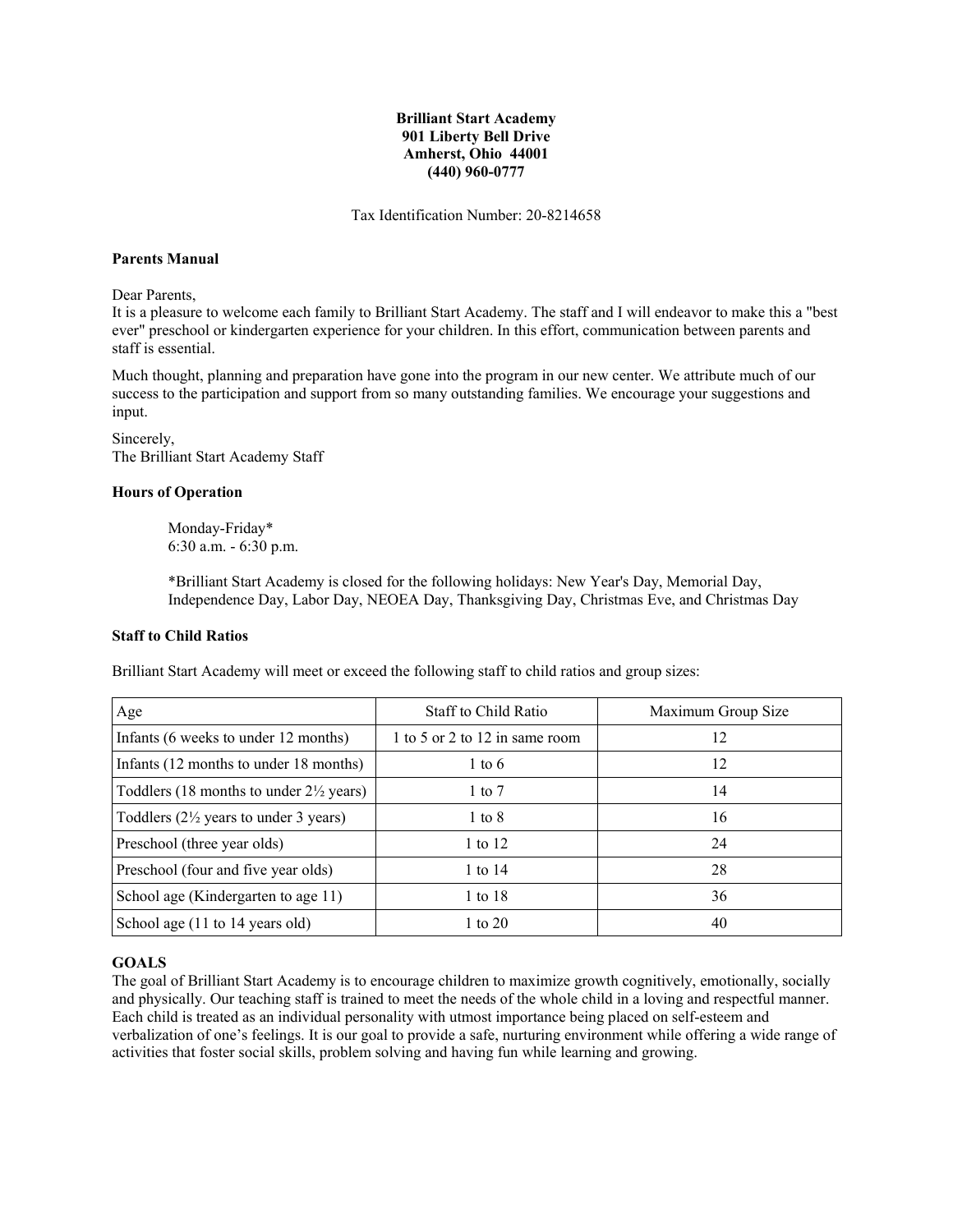# **POLICIES AND PROCEDURES OVERVIEW**

# **Fee Schedule**

- Brilliant Start Academy will implement the tuition on the attached fee schedule. Monthly tuition must be paid in advance by the first of each month. Tuition paid after the fifth of each month will incur a 5% penalty unless other arrangements have been made and approved by the Director.
- A registration fee, as indicated on the fee schedule, is due upon registration.
- A security deposit of one week's tuition will be due prior to the first day of school. This security deposit will be refunded at the end of the child's enrollment as long as the required 30 day notification of withdrawal in the program is met and there are no outstanding fees.
- There will be no refund of fees and no adjustments for days the child does not attend. There will be no adjustment for holidays. The holiday schedule for the facility will be given out on August  $1<sup>st</sup>$  of each year or on the first business day following. The standard holiday schedule includes:
	- o New year's day
	- Memorial day
	- o Fourth of July
	- o Labor day
	- o NEOEA Day
	- o Thanksgiving day
	- o Christmas eve
	- o Christmas day

# **REGISTRATION**

- A registration fee is due at the time of enrollment.
- A child's enrollment is confirmed upon receipt of the completed registration packet and registration fee plus one week's tuition for the security deposit.
- All registration paperwork must be received on the child's first day of attendance.
- Waiting list vacancies will be filled in chronological order as positions are available in the appropriate age groups.

# **WITHDRAWAL**

- A 30 day written notice is required for withdrawal.
- Security deposits will be returned upon proper notification of withdrawal.

# **ARRIVAL AT THE CENTER**

- Parents must enter the building through the front entrance, using the security keypad which allows access into the building and logs your child or children into the building.
- Parents are to walk their children into the classroom and drop them off with the teacher, making sure the teacher is aware of the child's presence.
- Children are NOT to walk through the center unescorted by an adult.
- Parents should place the child's belongings in the designated place for each child.
- Our facility opens at 6:30 a.m. and our school day starts at 8:30 a.m.
- Extended care from  $6:30$  a.m. To  $8:30$  a.m. is included with tuition.

# **DEPARTURE FROM THE CENTER**

- Parents must enter the building through the front entrance, using the security keypad which allows access into the building and logs your child or children out of the building.
- Parents are to pick their children up from the appropriate classroom, making sure the teacher is aware of the child's departure.
- Parents are to keep their children with them at all times once they have picked them up from the classroom.
- Parents should collect the child's daily sheet from the teacher unless it has already been placed in the child's folder.
- Parents should collect any of the child's possessions that are not designated to stay at the facility and check the child's folder for any materials to be sent home.
- $\bullet$  The facility closes at 6:30 p.m.
- The school day ends at 5:00 p.m.
- Extended care from 5:00 p.m. to 6:30 p.m. is included with the tuition.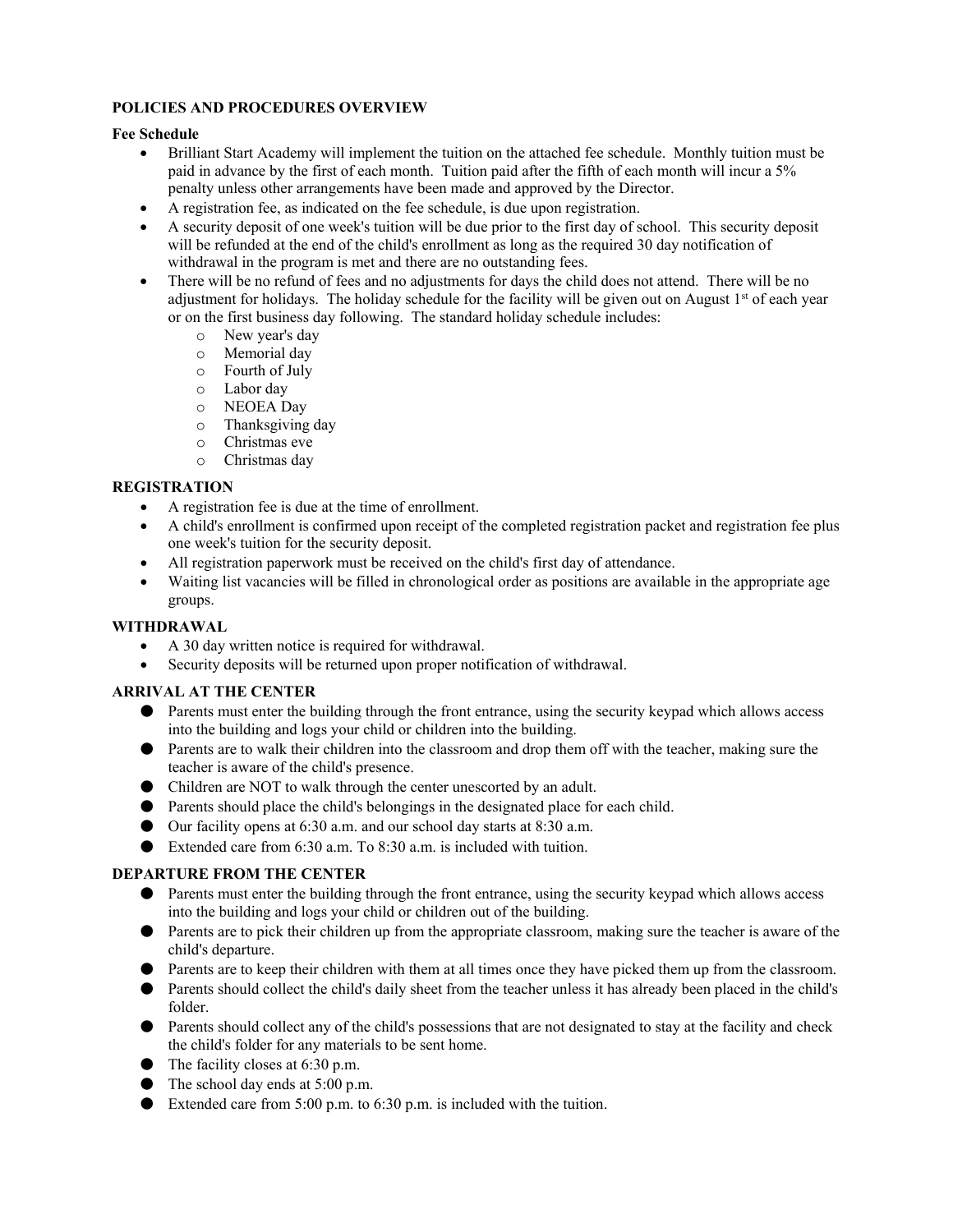A late fee, as indicated on the fee schedule, will be applied for every 5 minutes the child remains in the center's care after 6:30 p.m. In the event that we cannot reach you or an authorized person to pick up your child, Lorain County Child Protective Services will be called at 7:00 p.m.

## **PICKING CHILDREN UP EARLY FROM SCHOOL**

You may pick up your child at any time during the day.

# **RELEASE OF CHILD POLICY**

Children will only be released to a parent or guardian or other individual 16 years of age or older as indicated in the child's file. All authorized individuals are required to provide a photocopy of legal picture identification to be referenced by staff if a question arises. If the staff does not recognize the person picking up the child, the individual will be asked to show identification, which can be verified against the photo identification copy in the child's file.

Also contained in the child's file is a list of people who are NOT authorized to pick up a child.

Any custody agreements should be included in the child's file if one parent is not allowed to pick up the child. If there is no custody agreement in place, any adult identified as a parent is legally allowed to take their child from our center. It is imperative that we have the most current custody agreement on file if there are any restrictions on custody.

# **INCLIMENT WEATHER AND OTHER SCHOOL CLOSINGS/DELAYS**

Occasionally, our area has weather activity that requires the administration to close the school or delay its' opening. On these days, we will notify television stations as soon as possible. It is our goal to keep our students and faculty as safe as possible and will make these decisions with that important goal in mind.

If local television announces that the local schools are closed, parents should call Brilliant Start Academy at (440) 960-0777 for an announcement indicating whether or not the school will be open, will be opening late, or will be closed.

## **SUPERVISION OF CHILDREN**

Children will always be actively observed and guided by a child care staff member. The child care staff member will be physically present and close enough to the child to intervene if necessary. Child care staff members will be responsible for meeting the needs of the child and be accountable for the child's care at all times. The child care staff member will always carry a list of children in their care.

#### **SUPERVISION OF SCHOOL AGE CHILDREN POLICY**

School age children shall be permitted to use the main restroom without supervision, one child at a time if a child care staff member remains in a position to hear the child at all times. The childcare staff member with primary responsibility for the child will check on the child, or ensure that another staff member checks on the child, within five minutes if the child has not returned. School age children shall otherwise be supervised at all times.

School age children shall not be allowed to leave the premises unsupervised. Parents are required to pick their child up from the center.

If there are activities in the building sponsored by other groups, the school age children can participate with written permission from their parent or guardian.

#### **PROCEDURE FOR DETERMINING WHERABOUTS OF SCHOOL AGE CHILDREN WHEN ABSENT**

The parents are instructed to notify the center when children are scheduled to be at the center and will be absent. If the center has not been notified that a school age child will be absent and the child does not attend during a scheduled time, the center will contact the parent. If the parent is unavailable, the center will attempt to contact that child's school. If nobody is available at the school, the center will contact the emergency contact on file.

#### **SCHOOL PARTIES**

Brilliant Start Academy will host parties for the children several times per year. Details of these parties will be provided prior to the scheduled dates.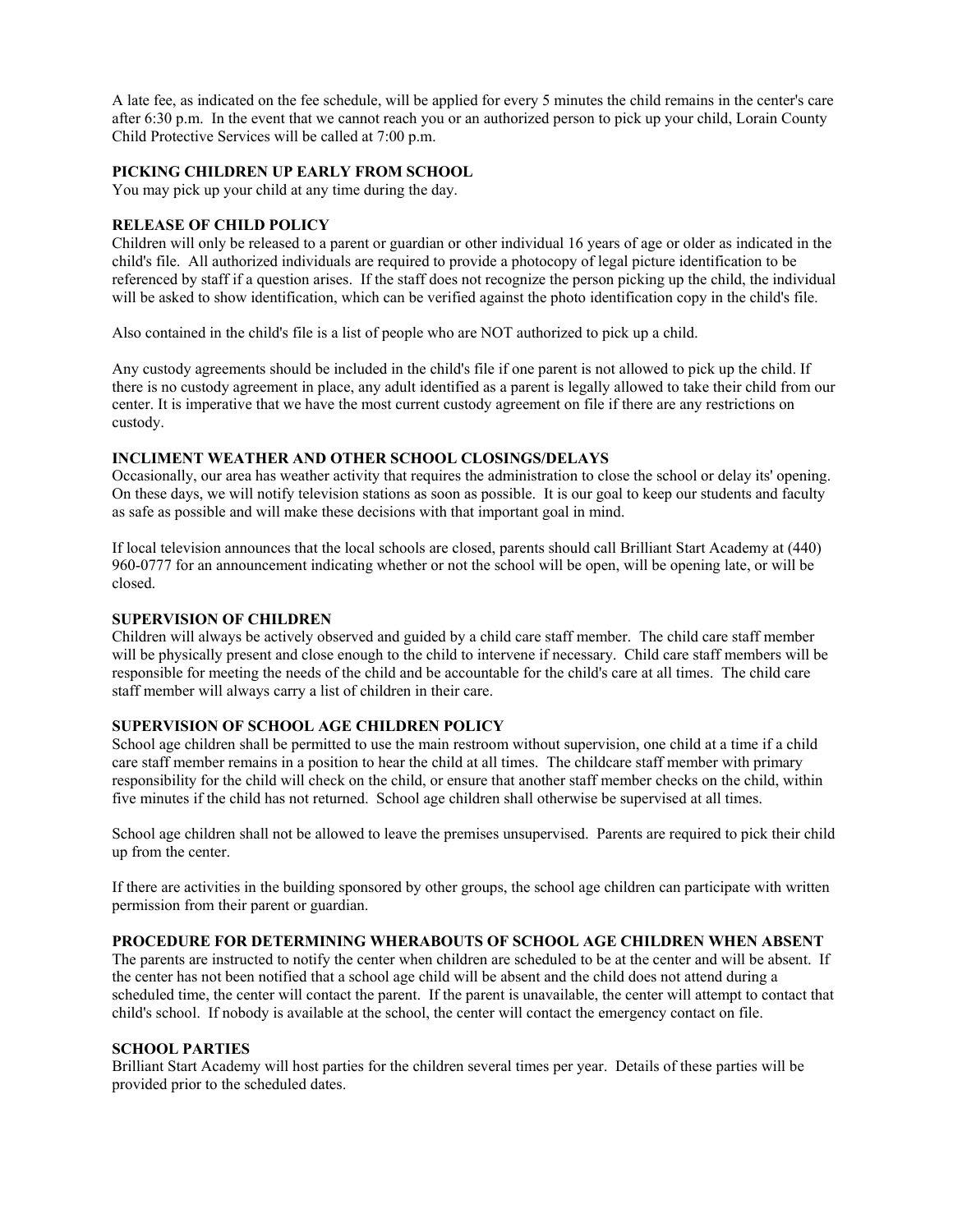# **BIRTHDAYS**

Birthdays are an important time in a child's life and children should be able to celebrate that event as individuals. Therefore, we want the child to be able to celebrate with his/her friends at school. Parents are welcome to schedule their child's celebration with the administrator. Only store bought cupcakes should be brought adhering to the "nutfree" policy of the school. No balloons, other than Mylar balloons, should be brought into the school. Any party favors should be age appropriate and not pose any choking hazards. The party favors should be enclosed in paper bags and not handed out until the child is leaving school and the parent's can review the contents of the bag.

# **PERSONAL ITEMS**

Children are welcome to bring a special blanket or stuffed animal that gives special comfort. Please do not bring bottles for your child to lie down with at nap time.

We will have selected days for sharing toys from home. As a general rule, however, toys are welcome, but are at a high risk for damage in a large group.

Children are not to bring valuables, radios/tape players, walkie talkies, iPods, large amounts of money, hazardous items, card collections, expensive toys or live animals to school. The school is not responsible for lost or damaged personal items.

## **LOST AND FOUND**

Many articles become lost or are left unclaimed. All personal belongings should be marked. Found items should be turned into the office. Items not claimed will be donated to a local charity.

#### **GROUP TIME**

We have groups within which children work. They are placed according to interest in activities, concentration span, and comfort zone (a special friend or teacher). Children may change groups throughout the year. Basic preschool skills (colors, shapes, numbers and the alphabet) are taught through games which also encourage healthy problem solving skills and respect for others. Children progress at their own interest rate into pre-math and phonics skills.

## **CHILD GUIDANCE AND MANAGEMENT**

Because self-discipline and responsibility are primary goals taught at Brilliant Start Academy, children are handled in an individual and appropriate manner when disciplinary action is required. Each child's personality, needs and response to disciplinary measures are taken into consideration. Parent's involvement and suggestions regarding their own child's behavior are encouraged and discussed daily until inappropriate behavior subsides. Our goal is to encourage and guide your preschoolers to be happy, independent individuals with their own problem-solving skills.

Child care staff members assigned to supervise a child or group of children shall be responsible for their guidance and management. Child guidance and management measures must be developmentally appropriate for the child, shall be consistent, and shall be explained to the child. The child care staff member will intervene, when needed, as quickly as possible to ensure the safety of all children.

All child care staff member shall use developmentally appropriate techniques suitable to the child's age and relevant to the circumstances, including:

- Setting clear limits
- Redirecting the child to an appropriate activity
- Showing children positive alternatives
- Modeling the desired behavior
- Reinforcing appropriate behavior
- Encouraging children to control their own behavior, cooperating with others and solving problems by talking things out
- Removing privileges when necessary by immediately denying a fun activity or privilege. The child care staff member will use developmentally appropriate separation from the situation and the separation shall last no longer than one minute for each year of age of the child and shall not be used with infants. When the child is to return to the activity, child care staff members must review the reason for the separation and what behavior is expected.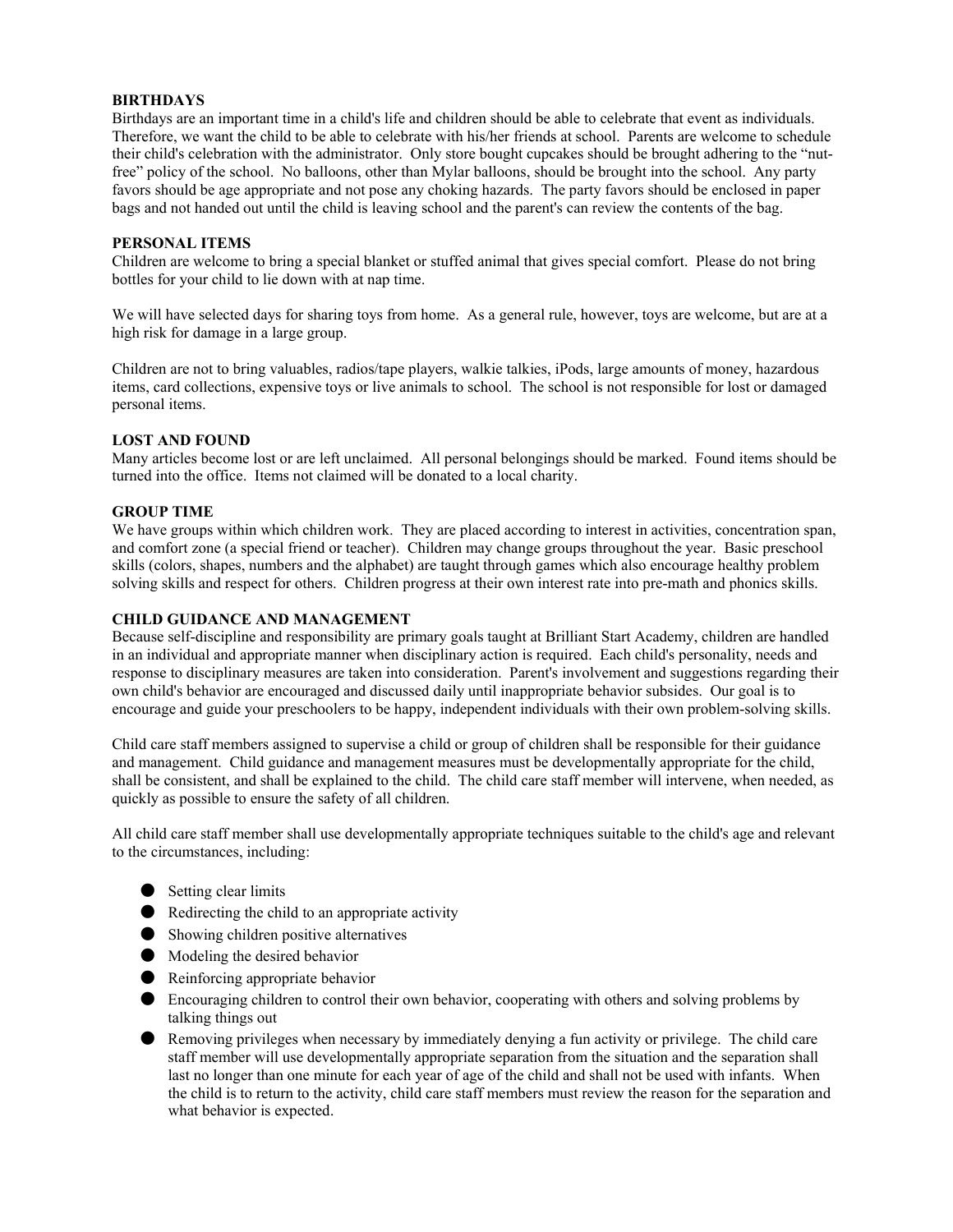Through the use of these strategies, Brilliant Start Academy teaching staff strives to teach repetition of good behavior and qualities needed for acceptance in a group. We support the children in thinking through problems so that the child is hopefully able to recognize that negative behavior is non-productive. Obviously, the overall safety and comfort of all of our students is of utmost importance. Therefore, extreme and repeated behavior problems may require immediate suspension.

The child care staff member will communicate and consult with parents or guardians prior to implementing any specific behavior management plan. This plan must be in writing and signed by the parent/guardian and must be consistent with the requirements of this rule.

No employee or child care staff member shall:

- Abuse, endanger or neglect children
- Utilize cruel, harsh, unusual, or extreme techniques
- Utilize any form of corporal punishment
- Delegate children to manage or discipline other children
- Use physical restraints on a child
- Restrain a child by any means other than holding children for a short period of time, such as in a protective hug, so that the child may regain control
- Place children in a locked room or confine children in any enclosed area.
- Confine children to equipment such as cribs or high chairs
- Humiliate, threaten or frighten children
- Subject children to profane language or verbal abuse
- Make derogatory or sarcastic remarks about the children or their families
- Punish children for failure to eat or sleep or for toileting accidents
- Withhold any food (including snacks and treats), rest, or toilet use
- Punish an entire group of children due to the unacceptable behavior of one or a few
- Isolate and restrict children from all activities for an extended period of time

Under no circumstances is corporal punishment implemented or any action or words used which may embarrass or demean the child.

## **SCHEDULE OF DAILY ACTIVITIES**

Each classroom group has its own schedule, which will be provided to you. Blocks of one half hour time slots are used in order to keep children focused on the different activities. Examples of daily schedules for each age group are attached.

#### **TRANSITIONING PROCEDURES**

When a child is ready to transition to the next group, the teacher will notify the parent or guardian in writing and obtain signature of the parent/guardian on the form. The transition will last a period of one week. The following transition schedule will be followed:

- Day  $1 1$  hour
- Day  $2 2$  hours
- Day 3 through lunch
- Day 4 through nap
- Day  $5 -$ all day

During the transition week, a copy of the written transition plan signed by the parent will be kept in both classrooms.

#### **TRANSPORTATION**

Transportation is offered on a limited basis. There is a separate fee for this service.

## **DRESS CODE**

Our dress code is an attempt to provide an academically appropriate environment. The appearance of a student is primarily the responsibility of the student and the parents. We expect students to maintain an appearance which is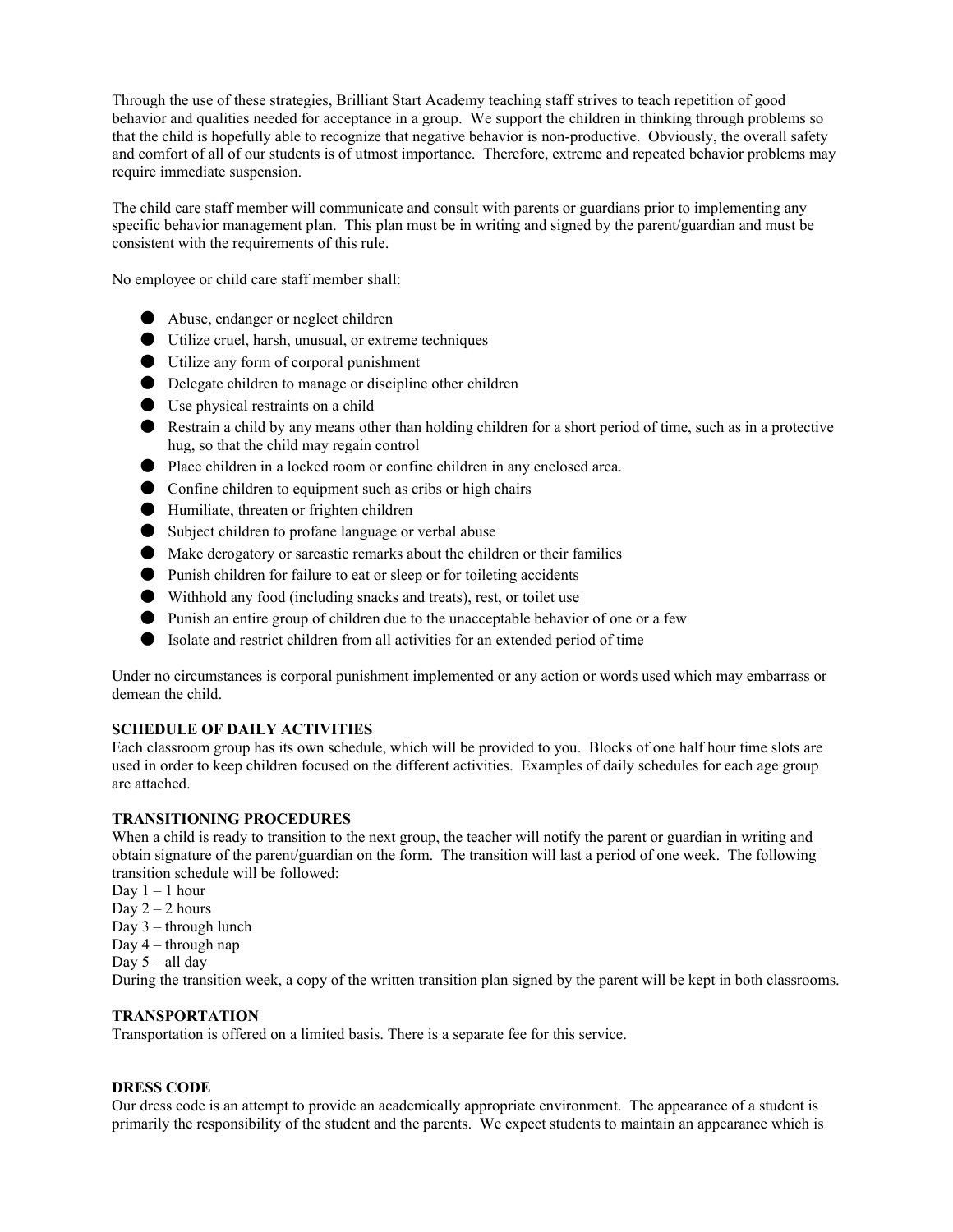not distracting to teachers or students or in any way disrupts the instructional program of the school. All clothing must be clean upon the arrival to our facility.

Clothing which is not appropriate for school-wear includes: shirts that expose the midriff or shirts with offensive language or pictures or any shirt that promotes drugs, alcohol use, weapons, violence, or racism. Students should also refrain from wearing backless sandals and flip-flops. Hats are to be removed inside of the center.

# **HOME COMMUNICATION / ISSUE RESOLUTION**

Communication between home and school is very important at any stage of your child's development. Any unanswered questions can often lead to serious concerns. To avoid this problem, please be sure to ask any questions that you may have as soon as they arise. Please begin the discussion with the child's teacher and if it is not resolved, please contact the director.

#### **PROGRESS REPORTS**

Progress reports are intended to give the parents and children an indication of the child's growth and development in school activities. Parents will be notified whenever necessary of any concerns regarding a student's conduct and performance. This policy will enable us to develop cooperative strategies to encourage meaningful communication and plans for helping each student to experience success.

## **PARENT CONFERENCES**

Conferences are scheduled at specific times throughout the year but may be scheduled at any time during the school year at the request of either the parent or the teacher. If you would like to make an appointment for a conference at times other than the normal scheduled times, you may call the school at (440) 960-0777 or stop by the front desk to make the necessary arrangements.

## **FORMAL ASSESSMENTS**

Formal and informal assessments are done for every child enrolled in our center. The child level data is reported to ODJFS pursuant to 5101:2-17-02 o f the Administrative Code.

# **POLICY ON DISENROLLMENT OF A CHILD**

A disenrollment of a child may be required if there are extreme behavioral issues or if the parent is unable or unwilling to work with the staff in working to correct the child's behavior. We will try to avoid this situation, however, it may be necessary for the safety of the children in our care.

#### **FIELD TRIPS**

Field trip permission slips are sent home before any field trips are taken. Children are not allowed to participate in any off campus activity without a signed permission slip. Transportation will be addressed for each field trip offered.

# **CLASSROOM VISITATION**

We have an open door policy and you are welcome to visit the school at any time. We would appreciate it if visits were conducted in such a manner as to not interfere with the educational process. If you feel that you need to have a lengthy discussion with the teacher, please schedule a time outside of class time so that the teacher can maintain focus on the children.

## **NAPPING AND RESTING**

Toddlers and preschool children will lay down for naps daily. The older preschool children may not participate in naps based on the needs of the child and the parental wishes. It may be determined by the teacher that the child needs to lay down for naps based on behavior towards the end of the day on days when naps are not taken. This will be discussed with parents. If older children do not usually lay down for naps but request to lay down, they will be given the opportunity to do so. When children lay down for naps and their group does not, the child will be placed in a group with the napping children and will return to their group once they are finished with their nap. On occasion, a non-napping child may be placed with the next age group if they are disruptive to the napping children.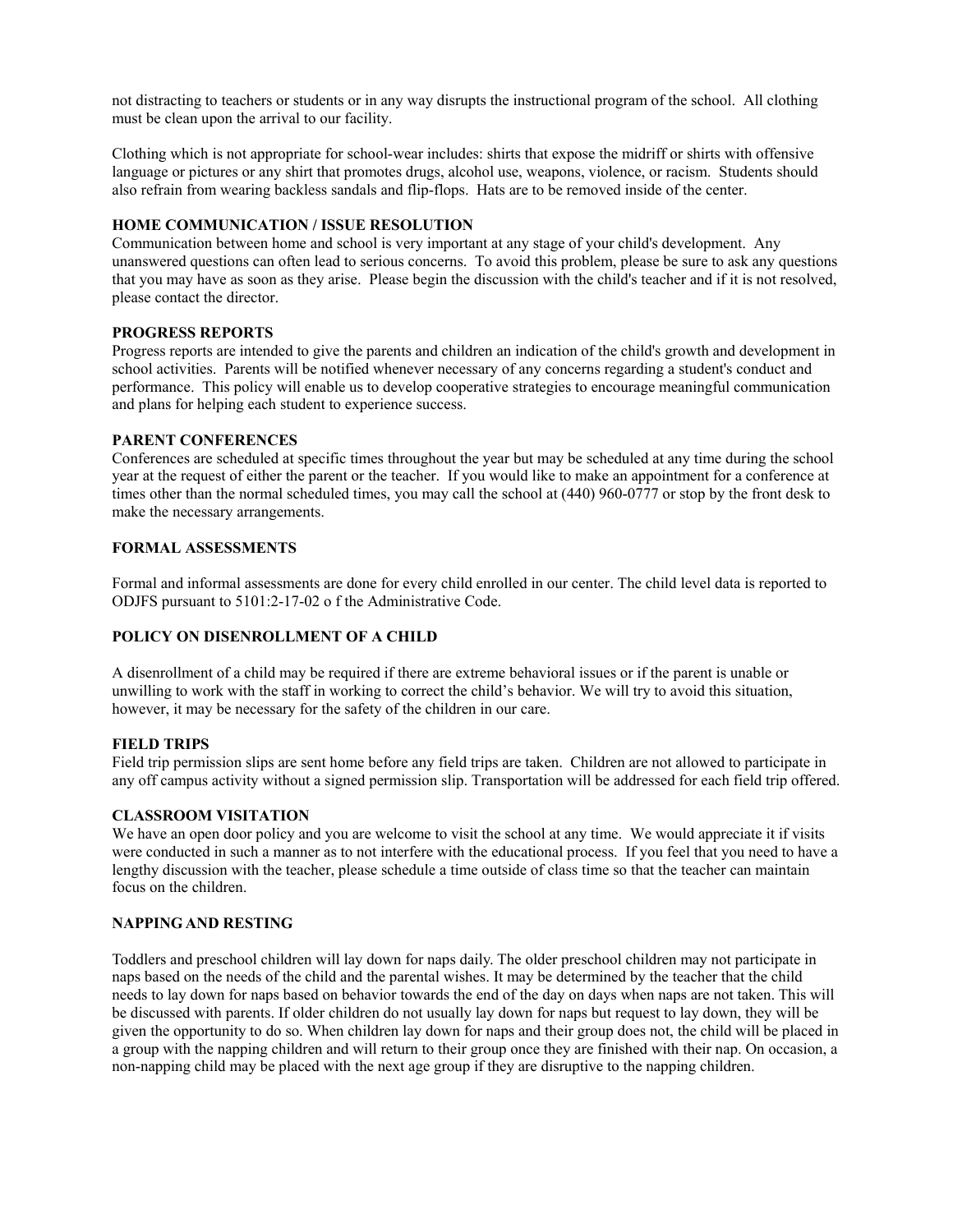# **CHILD ABUSE REPORTING**

Parents or guardians of students have the right to file a complaint concerning a child care employee or other person that they suspect has engaged in abuse of a child at the school.

To file a complaint, the parent or guardian must file a report with the local child protective agency. This may be done by telephone, in person, or in writing. A complaint may also be filed with the administrator.

By law, school personnel are required to report suspicions of child abuse (physical, sexual, emotional) in the home to Child Protective Services. The school is also required to make these reports directly to Child Protective Services and to not make any parental contact regarding the suspected abuse.

## **PARENT GUIDELINES**

In order to establish an atmosphere of mutual respect and to provide a positive learning environment in our school, the teachers of Brilliant Start Academy request that all parents or relatives of student follow these guidelines:

- In order to maintain order in the daily instructional schedule, it is important that any extracurricular activities that you would like to share with your child's class, especially pets or birthday celebrations, be arranged and approved at least a day ahead of time.
- Teachers have the discretion to establish special rules for their class and have their own specific teaching style, which should be respected and followed.
- If you need to discuss a problem with the teacher, please schedule a meeting with the teacher. Trying to discuss a concern in the morning or during the day is very difficult for the teacher who is involved in the management of the children in the classroom.
- Parents should work with their child to learn the responsibilities involved with attending school (being responsible for personal belongings and for home/school correspondence, arrival and departure routines, homework, etc.).
- To protect your privacy, school employees are not allowed to give out student phone numbers and addresses.

# **PARENTAL SUPPORT**

Educational research studies and common sense continue to validate the proposition that parental support and involvement is a significant factor in your child's success and achievement in school. Ways you can help your child to succeed include:

- Making sure your child attends regularly and arrives on time. Call the school when your child is absent.
- Please read material sent home and follow through as required.
- Notify school immediately of any changes in address, phone number, or emergency contact person.
- Set aside a quiet time and place for study each night.
- Encourage good reading habits by: reading yourself, sharing ideas, feelings and discussing good books, provide a variety of printed material capitalizing on specific topics of interest to your child (i.e. sports, games, and nature).
- Communicate regularly with your child's teacher. Don't wait until conference time if you have any questions or concerns.
- Attend scheduled meetings.
- Provide support, encouragement and instill confidence when your child encounters difficulty few things that are worthwhile and have lasting value come easy.
- Volunteer to read to the class, help with activities, or other activities that fit with the lessons for the classroom.

## **CONFERENCES**

Conferences may be held periodically throughout the year. At any time, a conference can be requested by the parent or the teacher. This conference can by in person or by telephone. Parents are always welcome to talk to the child's teacher. If the conversation is in depth or lengthy, it should be scheduled so that the teacher is not distracted from watching the children in his or her care and can devote their entire attention to the conversation.

#### **MEALS AND SNACKS**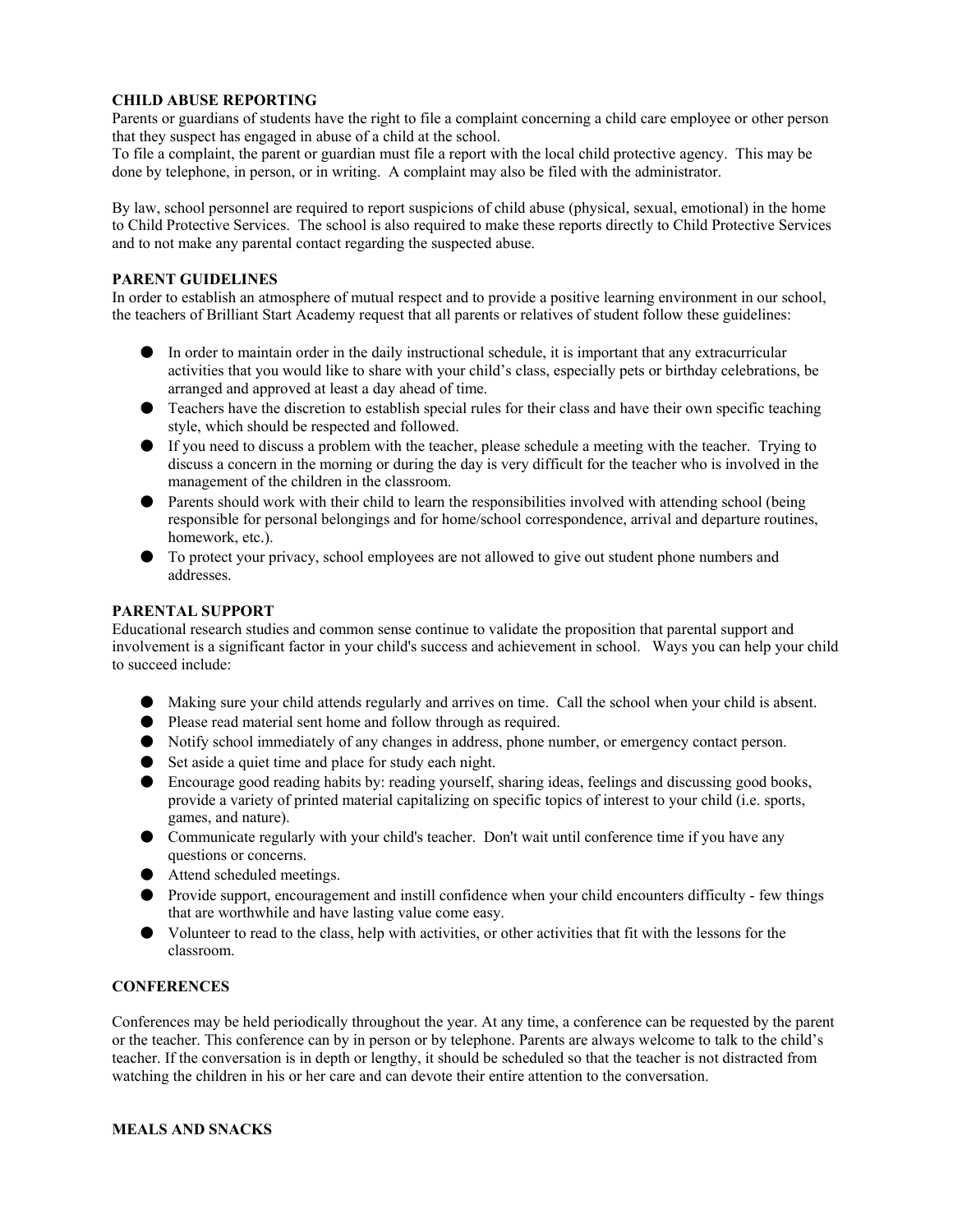We will provide breakfast, lunch, and an afternoon snack for the children in attendance. Breakfast will be provided between 8:00 and 8:30 a.m. Lunch will be provided around 11:30, depending on your child's schedule. Snacks will be provided at approximately 3:00 daily.

Breakfast shall include one serving or each of milk, fruit or vegetable, and bread or grain.

Lunch shall include one serving or each of milk, meat or meat alternative, fruit, vegetable, and bread or grain.

Snacks shall contain at least on food from two of the four basic food groups: meat/meat alternative, breads/grains, fruit/vegetable, and milk.

Only one hundred percent, undiluted fruit or vegetable juice shall meet the fruit or vegetable requirement for meals or snacks.

For children under twelve months of age the center shall use formula or breast milk, unless otherwise directed in writing by a licensed physician. For children older than twelve months but fewer than 24 months of age, the center shall provide and use whole homogenized vitamin D fortified cow's milk, unless otherwise directed in writing by a licensed physician. For children over 24 months of age, the center shall provide fluid milk that is vitamin D fortified. Low fat and skim milk shall be vitamin A and vitamin D fortified.

Menus for the week will be posted in the facility. Any substitute foods served shall be recorded and posted on the menu at the time of the change.

Modified diets shall be approved in writing by a licensed physician. If an entire food group is eliminated, the center shall obtain written instructions from a physician on the prescribed form. If your child requires a modified diet, please request a form from the center. When special diets are required for cultural or religious reasons the center shall obtain written, dated and signed instructions from the child's parent or guardian.

Parents or guardians may provide food for the children's meals. We will provide supplemental foods from all four food groups in order to fulfill one-third of the child's recommended daily dietary allowances if the parent provided meal does not meet the dietary requirements.

#### **NURSING MOTHERS**

It is the policy of Brilliant Start Academy to encourage breastfeeding by providing a location in our facility on request of the mother for nursing or expressing milk. The library will be used for this purpose. Please let a staff member know that the room is being used so that we can ensure that privacy is maintained.

# **FOOD PROGRAM**

Brilliant Start Academy participates in the Child and Adult Care Food Program (CACFP). This is a USDA program which requires annual updates to income eligibility forms and to child enrollment forms that indicate times your child is scheduled to be in our center and which meals the child is anticipated to be served. The USDA has the following non-discrimination policy, which is adhered to by Brilliant Start Academy:

The U.S. Department of Agriculture prohibits discrimination against its customers, employee, and applicants for employment on the bases of race, color, national origin, age, disability, sex, gender identity, religion, reprisal, and where applicable, political beliefs, marital status, familial or parental status, sexual orientation, or all or part of an individual's income is derived from any public assistance program, or protected genetic information in employment or in any program or activity conducted or funded by the Department. (Not all prohibit bases will apply to all programs and/or employment activities.)

If you wish to file a Civil Rights program compliant of discrimination, complete the USDA Program Discrimination Compliant Form, found online at http://www.ascr.usda.gov/complaint filing cust.html, or any USDA office, or call

(866) 632-9992 to request the form. You may also write a letter containing all of the information requested in the form. Send your completed complaint form or letter to us by mail at U.S. Department of Agriculture, Director, Office of Adjudication, 1400 Independence Avenue, S. W., Washington, D. C. 20250-9410, by fax (202) 690-7442 or

email at program.intake@usda.gov.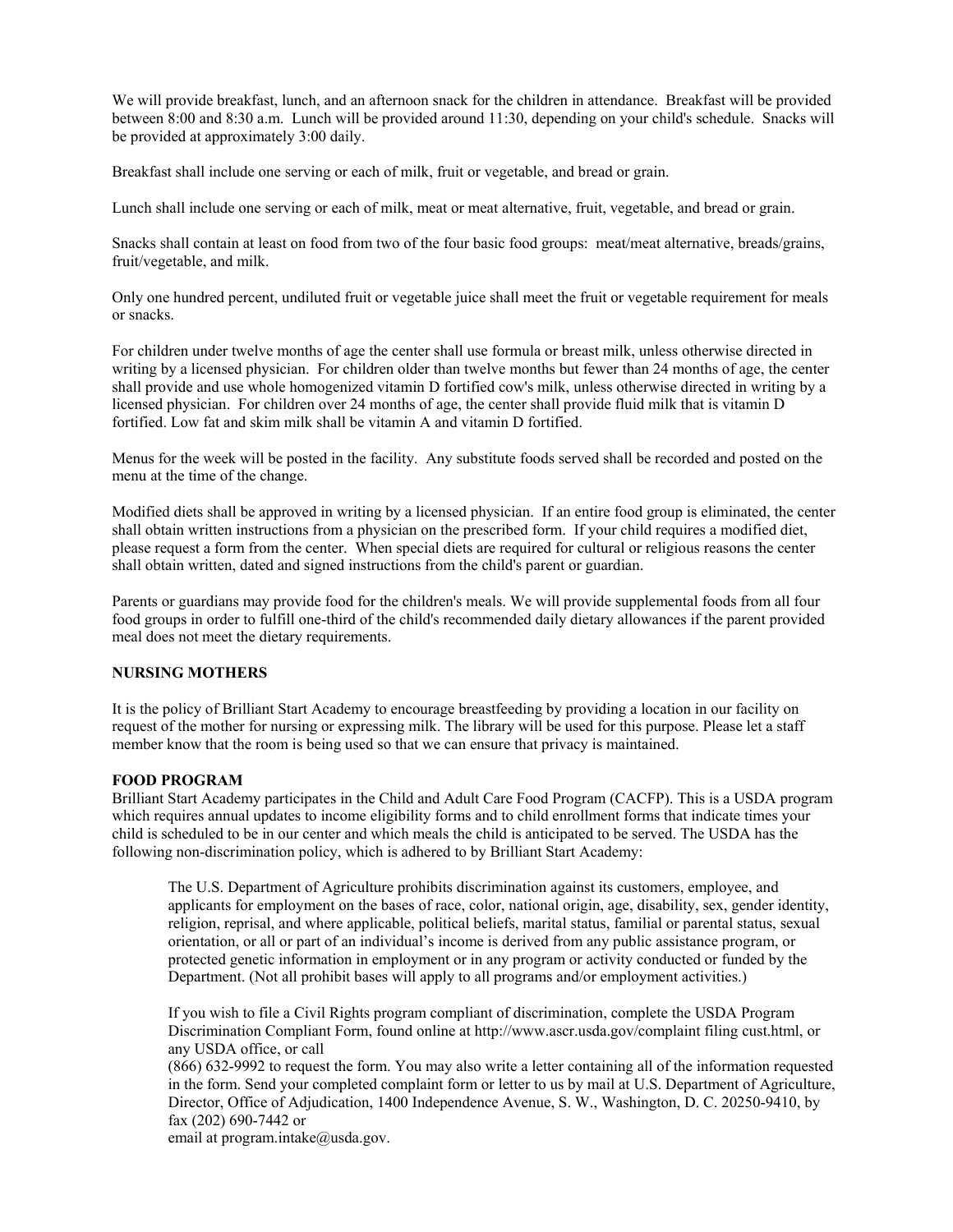Individuals who are deaf, hard of hearing or have speech disabilities may contact USDA through the Federal Relay Service at (800) 877-8339; or (800) 845-6136 (Spanish).

USDA is an equal opportunity provider and employer.

# **NUT FREE SCHOOL**

To keep the healthiest environment for our students and staff, we have adopted a nut free policy. Nuts and nut related products can trigger life-threatening allergic reactions in individuals with allergies to these products. Please do not bring any nuts or nut related products into the facility.

## **WATER ACTIVITIES**

We offer seasonal water activities as part of the curriculum. These activities may result in your child getting wet. For this reason, permission slips need to be filled out in order for your child to participate in these activities. The splash park area is inside the facility and in no case will have water over one foot in depth. Supervision ratios will be maintained as they are in other areas of the building.

## **PHOTOGRAPHS AND VIDEO**

Photographs and video can be taken by any employee, parent, student, or guest. These photographs and video can be used by Brilliant Start Academy in promotional materials or for other advertising purposes (including magazine, newspaper, television, and Internet).

## **MEDICAL AUTHORIZATION**

Parents of enrolled children will be required to grant authorization to take whatever actions are deemed necessary by Brilliant Start Academy in its' best judgment to supply the child emergency medical services, including transportation if it is deemed necessary by Brilliant Start staff or EMT personnel.

# **MEDICAL CONDITIONS PROHIBITING CHILDREN FROM ATTENDING SCHOOL**

Per Ohio law and the policy of Brilliant Start Academy, children can not attend school if they have any of the following symptoms or have had them within the past 24 hours:

- Temperature of at least 100 degrees Fahrenheit when in combination with any other sign or symptom of illness. Temperature shall be taken by the axillary (armpit) method with a digital thermometer. The thermometer used at the center shall be sanitized after each use.
- Diarrhea (three or more abnormally loose stools within a 24 hour period.
- Severe coughing, causing the child to become red or blue in the face or to make a whooping sound.
- Difficult or rapid breathing.
- Yellowish skin or eyes.
- Redness of the eye or eyelid, thick and purulent (pus) discharge, matted eyelashes, burning, itching or eye pain.
- Untreated infected skin patches, unusual spots or rashes.
- Unusually dark urine and/or gray or white stools.
- Stiff neck with an elevated temperature.
- Evidence of untreated lice, scabies, or other parasitic infestations.
- Sore throat or difficulty swallowing.
- Vomiting more than one time or when accompanied by any other sign or symptom of illness.

If these symptoms are present at school, the child will be isolated and the parent will be called and asked to pick up the child immediately.

If a child has been diagnosed with a communicable disease, the parents of the other children will be notified within the next day on the child's homeroom door.

#### **HEAD LICE**

For the benefit of everyone, all children are routinely checked for head lice. If your child is found to have head lice or nits, they will be excluded from school until:

1. You have treated them with an accepted agent that neutralizes lice.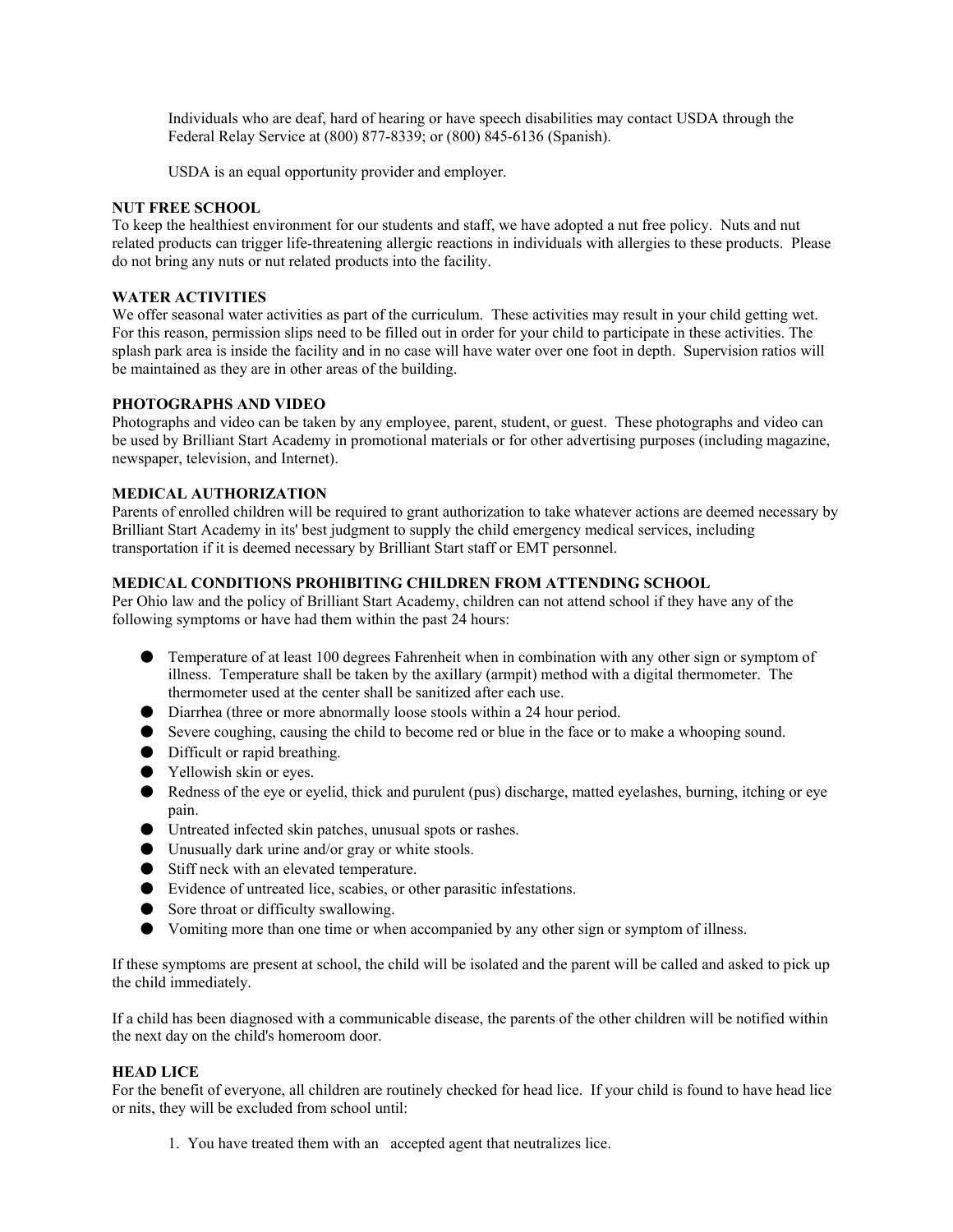2. Your child is "nit" free.

# **MEDICAL, DENTAL, AND GENERAL EMERGENCY PLAN**

Brilliant Start Academy has a Medical, Dental, and General Emergency Plan on file. This plan is posted on the parent board, by each telephone and in each classroom.

# **Injuries of a minor nature (small cuts, bruises, bumps, etc.)**

- Staff will provide necessary first aid
- Incident report will be filled out and filed at the center
- Parents will be notified and given a copy of the incident report
- If the injury appears of a more serious nature, the parents will be notified for further instructions.

# **Serious Injuries**

- Staff member will complete an assessment (Appearance, Breathing, Circulation) and summon additional help if needed to supervise other children
- Staff member will administer first aid until ambulance arrives
- Staff member will call 911
- Staff member will call parents or other emergency contact
- Staff member will remain with the child at all times until parent or guardian arrives.
- Staff member will file an incident report within 24 hours of the incident.

## **General Emergencies**

Brilliant Start Academy has a Medical, Dental, and General Emergency Plan on file. This plan is posted on the parent board, by each telephone and in each classroom.

General emergencies include any threats to the safety of the children due to environmental situations or threats of violence; natural disasters such as fire, tornado, flood, etc.; and loss of power, heat, or water.

A fire and weather alert plan will also be posted in each classroom, including a diagram indicating evacuation routes.

The center will conduct monthly fire drills at varying times. Documentation of these drills will be posted on the parent board and be kept on file.

In case of an actual fire, children will be escorted out of the building to the furthest corner of the property Contact information will be kept in a secure location off site for parents and emergency contacts and notification to parents will be done as soon as possible.

If a tornado warning occurs, children will be escorted to the designated area of the building depending on their current location within the building. Children and staff will remain in the designated areas until the warning has expired.

In the case of power, heat, or water loss, parents will be notified of the situation after a reasonable amount of time has lapsed or after confirmation has been obtained that the situation will continue for an unacceptable duration or an undetermined amount of time. Parents will be asked, at that time, to have an approved person pick up their child.

In the case of a threat of violence or emergency evacuation, the children will be secured in the safest perceived location either inside or outside of the building. Attendance will be taken and 911 will be called. Parents will be notified as soon as possible of the situation and an incident report will be completed and distributed to all parents as well as to ODJFS within 24 hours.

# **REMIND APP FOR NOTIFICATION TO PARENTS**

We require all parents to subscribe to the Remind app as part of our notification system and disaster plan. In the case of an emergency or center closing, this is the fastest way to notify all of our parents at the same time. If the parent does not subscribe to the app prior to the first day of attendance, we reserve the right to add the parents cell phone number to this service.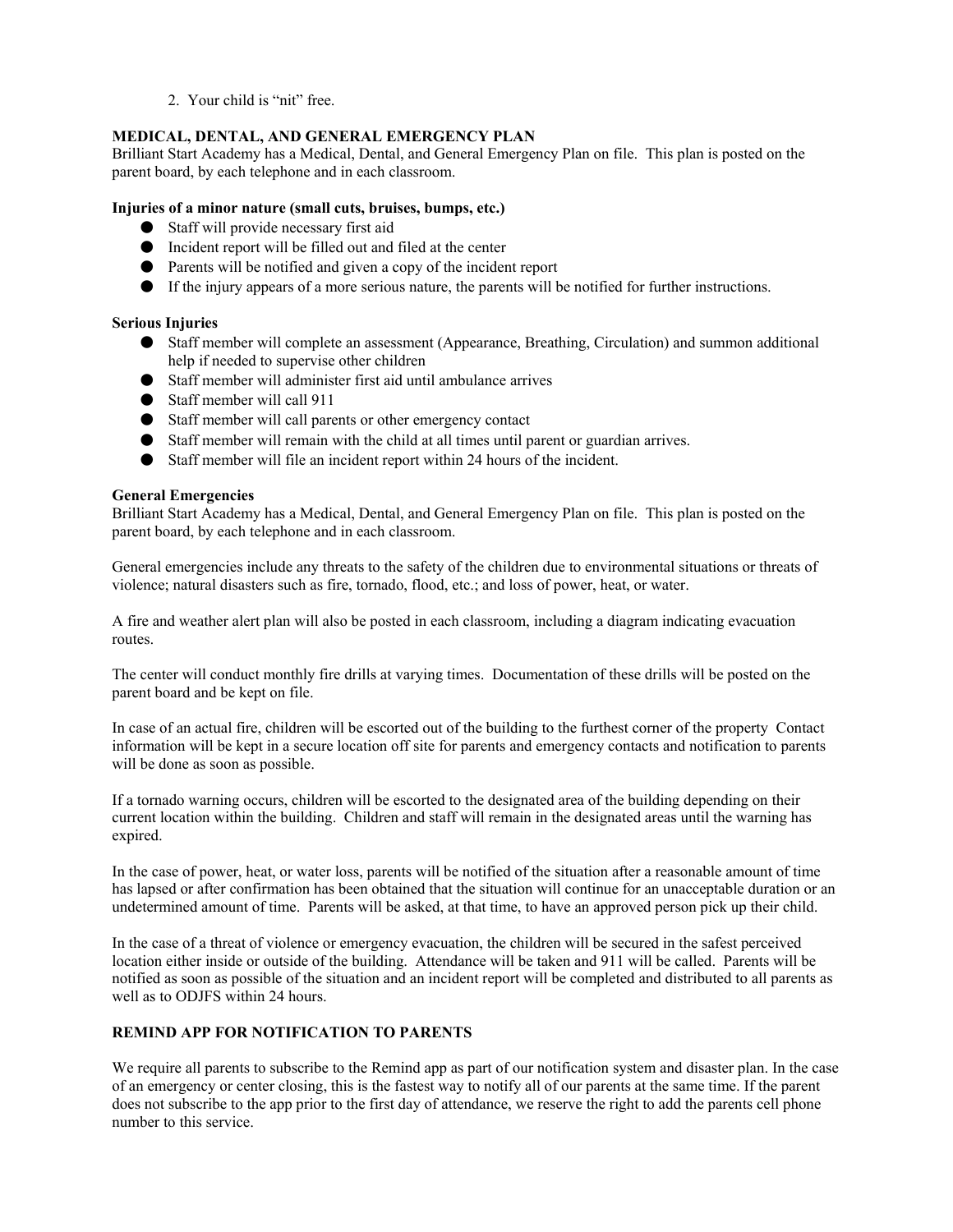# **ADMINISTRATION OF MEDICATION**

Written authorization may be made by completing the Request for Administration of Medication form. This form and the associated medication will be held in a secure designated area inaccessible by children and other unauthorized personnel.

Brilliant Start Academy will administer medication up to two times per day per child within the following guidelines:

# **Prescription medication, food supplements and modified diets:**

- Prescription medication, food supplements and modified diets can only be administered with the written instructions of a licensed physician, an advanced practice nurse certified to prescribe medication, or a licensed dentist. A prescription label also serves as written instructions for medications and food supplements as long as the label contains the child's full name, a current date (within the last twelve months), the exact dosage to be given and the means of administration and the prescription label is attached the to original container.
- Written instructions from the parent or guardian are also required on the form.
- Administrators and receptionists will administer medications
- Each administered dosage will be documented
- Each medication requires a separate form to be on file
- Forms need to be updated annually for administration of medication, food supplements or modified diets lasting longer than 12 months.
- If the medication can be administered outside of our facility, it should not be brought to the center to administer (i.e., medication given twice a day can be administered at home.)

#### **Non-prescription medications**

Only non-prescription fever/pain reducing medications that do not contain aspirin or cough or cold medications that do not contain codeine may be administered by the center, without written instructions from a licensed physician, if the following are met:

- The center secures and follows written instructions from the parent or guardian on the prescribed form provided by the ODJFS and that these instructions do not exceed the manufacturers' recommended dosages;
- Medication is in the original container with the original label attached. The label must specify appropriate dosages based on the child's age or weight;
- The full name of the child, who is to receive the medication, is printed on the container;
- The center administers the medication for no more than three consecutive days within a 14 day period, unless under written instructions from a physician.
- Administrators and receptionist will administer medication.
- Each administered dosage will be documented.
- Each medication requires a separate form to be on file.

#### **Non-prescription topical products or lotions**

Nonprescription topical products or lotions may be applied with written instructions from the parent or guardian on the JFS01217 form. The form shall be valid for no longer than 12 months.

- The center shall follow manufactures' guidelines regarding application
- When used for skin irritations, such as diaper rash, the topical product shall be applied by the center for no longer than 14 consecutive days at any one period of use.

#### **Inhalers**

Children requiring are permitted to have immediate access to their personal inhalers. Form JFS01217 must be completed for these children. All center personnel will be made aware of the children who have immediate access to personal inhalers.

#### **IMMUNIZATIONS**

The state requires the prescribed immunizations based on the Ohio Department of Health guidelines. If a parent does not have their child immunized for religious or medical reasons, Brilliant Start Academy may refuse or restrict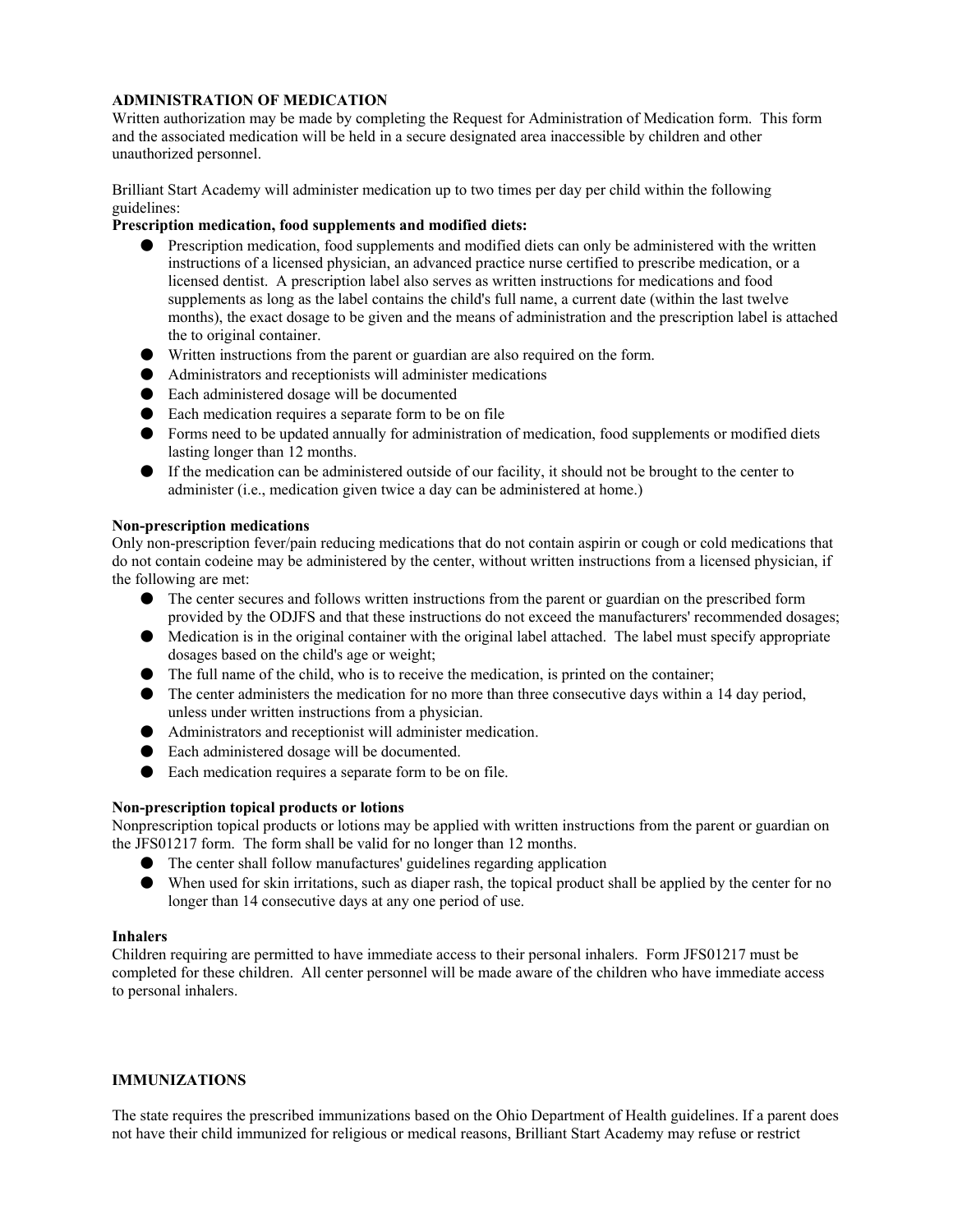enrollment for the non-immunized child. In the event that there is a communicable disease, the non-immunized child may be excluded from care for a period of time. This is for the safety of all of our children in the center including by not limited to the infants who may not have met the immunization age requirements.

## **SUN SCREEN**

Our first priority is the safety of your children. On days that your child plays outside, sunscreen may be applied. Parents are required to sign an authorization form for center employees to apply sunscreen or a waiver of liability form if sunscreen is not to be applied. If sunscreen is not to be applied and the child care provider thinks the child is getting sunburned, the child may be removed from the outdoor activity and rejoin the group after they come back indoors.

# **OUTDOOR PLAY**

We value physical activity and will provide outdoor play each day for toddlers, preschool and school children. Additionally, if weather permits, infants will be taken outdoors for play. Our playgrounds are safe and secure areas on the premises and contain age appropriate equipment and activities. We use poured in place playground surface safety material, eliminating the need for mulch and pebbles.

Administrators will decide which days children will not be allowed to participate in outdoor play due to weather or safety issues based on the following:

- Temperature temperatures below 32 degrees Fahrenheit or above 95 degrees Fahrenheit may either reduce or eliminate outdoor play.
- Humidity humidity levels in excess of 90 percent may either reduce or eliminate outdoor play.
- Wind chill wind chill levels below 32 degrees Fahrenheit may either reduce or eliminate outdoor play.
- Ozone levels ozone alerts of orange or above will prohibit outdoor play
- Pollen count high pollen counts may either reduce or eliminate outdoor play.
- $\bullet$  Lightening any lightening in the area will discontinue outdoor play
- $\bullet$  Rain rain will discontinue outdoor play
- $\bullet$  Ice ice on the playground will prohibit outdoor play

Infants will be kept indoors for temperatures outside of the range of 65-85 degrees Fahrenheit and humidity levels that could impact the ease of infant breathing.

Physical education is a daily part of our program. On days when children are not able to have outdoor play, additional large muscle movement indoors will be incorporated into the day.

#### **BABYSITTING**

Brilliant Start Academy does not offer babysitting services. Any arrangements made with our staff are done so without the involvement of Brilliant Start Academy. We offer no assurance of fitness of staff to perform any services outside of the supervised child care program offered at Brilliant Start Academy. If you make any arrangements with child care staff members for outside of this program, the child care staff member is acting as an independent agent, not as an agent of Brilliant Start Academy.

## **NON-HIRING POLICY**

Brilliant Start Academy attempts to hire and retain the most qualified individuals to perform child care services. Parents agree not to hire any person who is or was an employee of Brilliant Start Academy for six months from the end date of employment. Brilliant Start Academy will not suffer damages as a result of any violation of this policy and will be entitled to compensation in the amount of the payments that are made to the former employee.

#### **TUITION AND FEES**

#### **Payment Schedule & Tuition**

Tuition schedules will be provided upon request or at the time of a facility tour. Notification of tuition increases will be provided a minimum of one month prior to the effective date of the increase. Tuition may be paid weekly, bimonthly, or monthly. Tuition is due on the first business day of the tuition period.

#### **Sibling Discount**

We provide a sibling discount.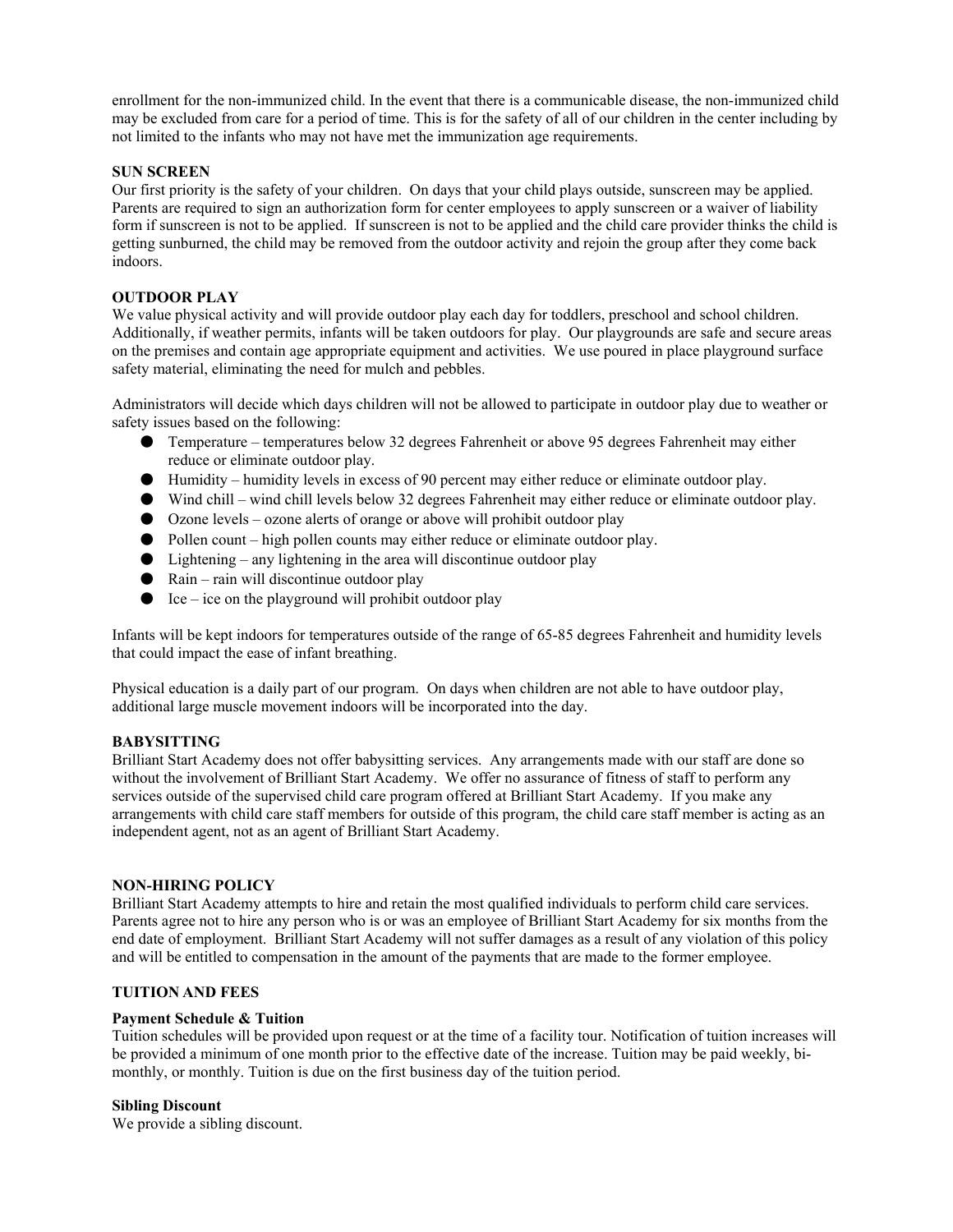# **Registration Fee**

A non-refundable registration fee is required to enroll in Brilliant Start Academy.

## **Security Deposit**

A security fee is required upon enrollment. A thirty day advance written notice is required prior to the withdrawal of your child. The security deposit will be credited to your account upon receipt of the thirty days written notification. Notifications of less than thirty days will result in forfeiture of the security deposit.

# **Late Pick-Up Fee**

Parents are expected to pick up children by no later than 6:30 P.M. There will be a late fee for each child remaining at the center after 6:30. These fees will be disclosed in the parent information packet.

#### **Late Tuition Payment Fees**

Tuition may be paid weekly, bi-monthly, or monthly. Tuition is expected on the first business day of the tuition period. Tuition paid after the third business day of the period will be considered late and assessed a penalty.

## **Returned Check Charge**

If a check is returned from the bank, a fee will be assessed. More than two returned checks will result in the necessity to pay by cash or credit card.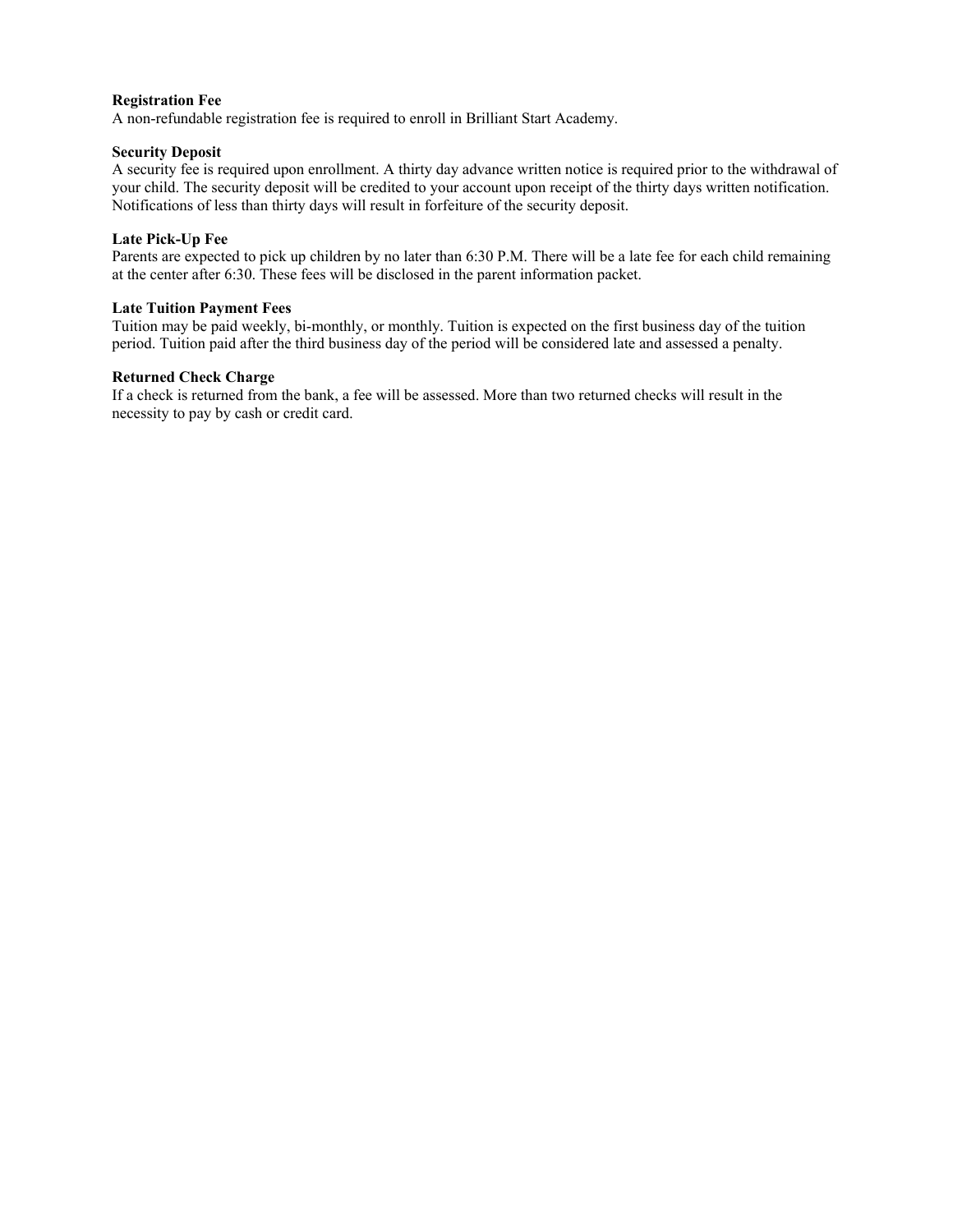# **BRILLIANT START ACADEMY PROGRAMS**

# **Infant - Early Toddler Program (6 weeks - 18 months)**

Our infant - early toddler program follows the individual schedules of each infant. These schedules are based on the needs of each infant and the parents' requests. Infants receive individual one-on-one attention when it is needed. Diapers will be checked every 2-3 hours or when an odor is present and changed when the staff member identifies a changing need. When one-on-one attention is not necessary, the infants and staff explore their surrounding environment and engage in activities related to:

- Dramatic Play/Make Believe
- Sensory Perceptual
- Language Arts
- Music
- Curiosity
- Gross Motor Skill Development
- Fine Motor Skill Development
- Exposure to Spanish vocabulary

# **Toddler Program (18 -30 months)**

Our toddler program follows a daily schedule that allows your child to build on the skills obtained as an infant and begin to develop more independence and to interact more with the surrounding environment and the other children. The toddler program incorporates the following activities:

- Dramatic Play/Make Believe
- Sensory Perceptual
- Language Arts
- Music
- Curiosity
- Gross Motor Skill Development
- Fine Motor Skill Development
- Sensory Motor Skill Development
- Exposure to Spanish vocabulary
- Science and Nature

# **Preschool 1 Program (2 1/2 years old)**

Our preschool 1 program follows a daily routine that is based on half-hour classes. This age group begins moving throughout the building to attend classes in the enrichment subject matter rooms. The focus of this program is to introduce the children to a variety of subjects in their new learning environments. The preschool 1 program also focuses on the social skills of the children and the interaction between children as they become more involved with each other and their environment. The preschool 1 program incorporates the following activities:

- Dramatic Play/Make Believe
- Sensory Perceptual
- Language Arts
- Music
- **Curiosity**
- Science and Nature
- Math
- Computer
- Art
- Gym
- Gross Motor Skill Development
- Fine Motor Skill Development
- Sensory Motor Skill Development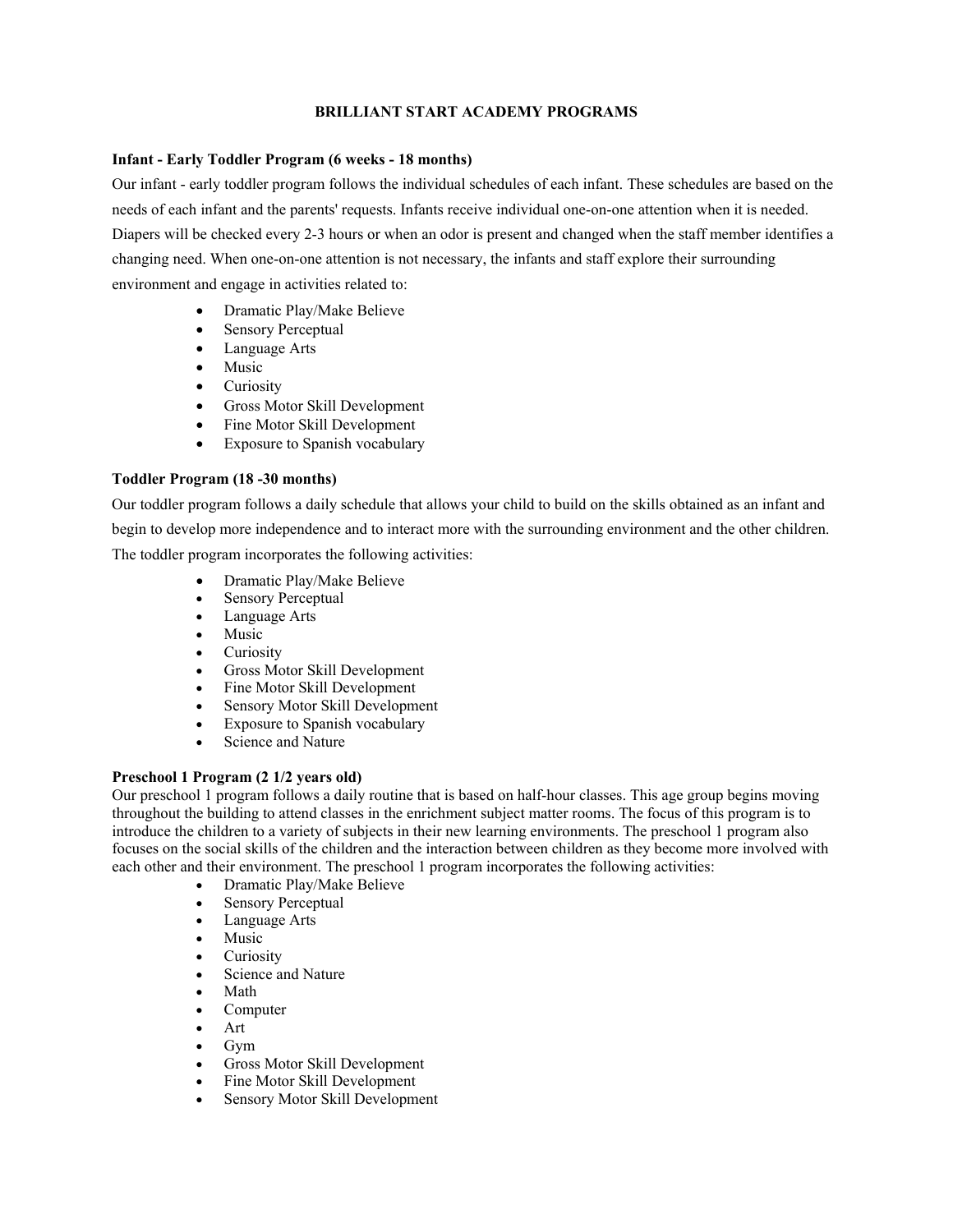# **Preschool 2 Program (3 years old)**

Our preschool 2 program develops more depth of learning for the children in the variety of subjects that they were introduced to in the preschool 1 program. Emergent reading, pre-writing and social studies are added to the curriculum in the preschool 2 program. The preschool 2 program incorporates the following activities:

- Dramatic Play/Make Believe
- Sensory Perceptual
- Language Arts/Emergent Reading<br>• Pre-Writing Skills
- Pre-Writing Skills
- Music
- Curiosity
- Science and Nature
- Math
- Computer
- Art
- Gym
- Social Studies
- Gross Motor Skill Development
- Fine Motor Skill Development
- Sensory Motor Skill Development

#### **Pre-Kindergarten Program (4-5 years old)**

Our pre-kindergarten program continues to build on the pre-school 2 curriculum with a focus on preparing the children for kindergarten. The pre-kindergarten program incorporates the following activities:

- Dramatic Play/Make Believe
- Sensory Perceptual
- Language Arts/Reading
- Pre-writing skills
- Music
- Curiosity
- Science and Nature
- Math
- Computer
- Art
- Gym
- Social Studies
- Gross Motor Skill Development
- Fine Motor Skill Development
- Sensory Motor Skill Development

# **After-School**

Our after-school program allows your child time to do homework and adds enrichment classes to your child's day.

- Homework Assistance
- Computers
- Art
- Music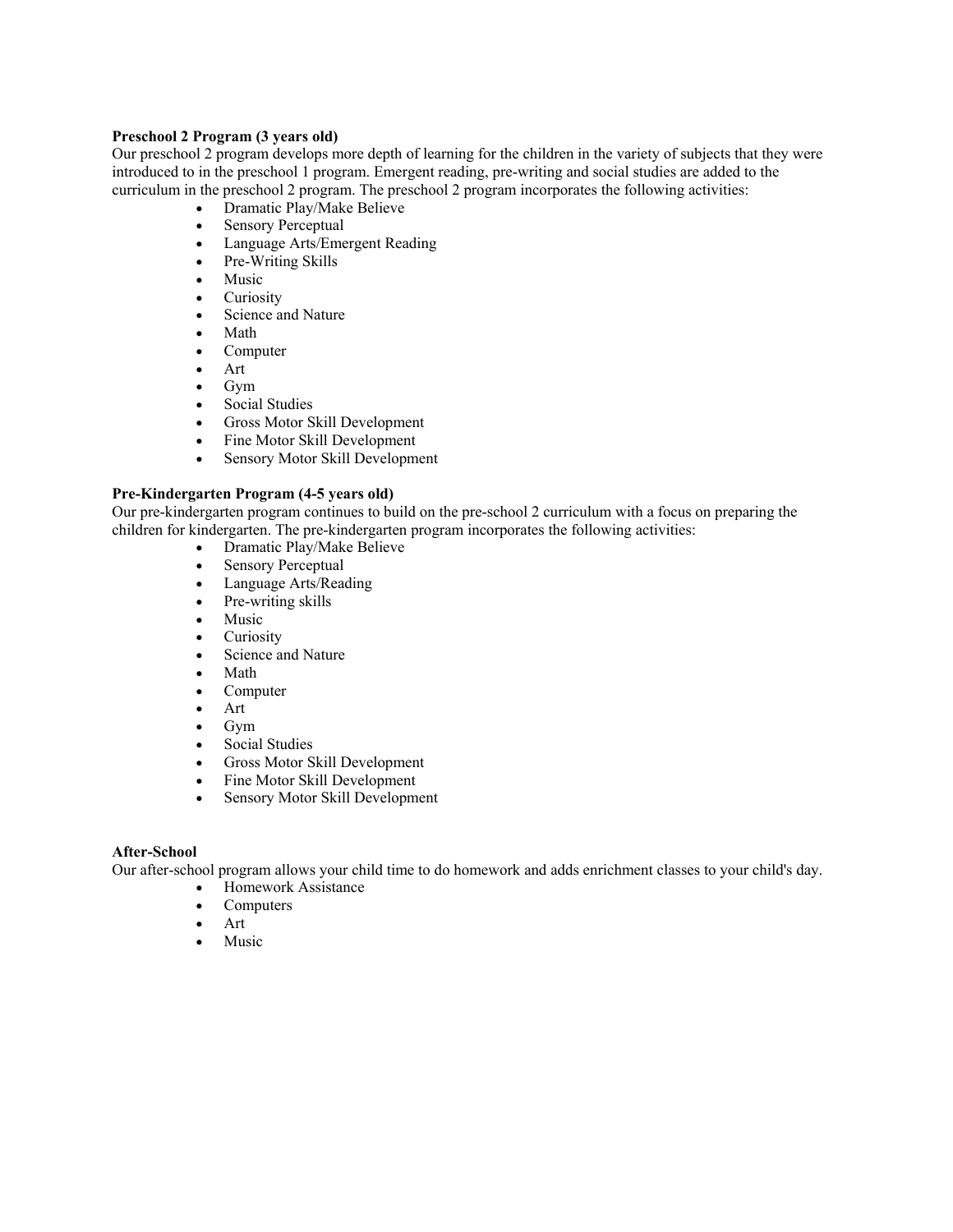# CENTER PARENT INFORMATION REQUIRED BY OHIO ADMINISTRATIVE CODE

The center is licensed to operate legally by the Ohio Department of Job and Family Services. This license is posted in a noticeable place for review.

A toll-free telephone number is listed on the center's license and may be used to report a suspected violation of the licensing law or administrative rules. The licensing rules governing child care are available for review at the center.

The administrator and each employee of the center is required, under Section 2151.421 of the Ohio Revised Code, to report their suspicions of child abuse or child neglect to the local public children's services agency.

Any parent of a child enrolled in the center shall be permitted unlimited access to the center during all hours of operation for the purpose of contacting their children, evaluating the care provided by the center or evaluating the premises. Upon entering the premises, the parent, or guardian shall notify the Administrator of his/her presence.

The administrator's hours of availability and child/staff ratios are posted in a noticeable place in the center for review.

The licensing record, including licensing inspection reports, complaint investigation reports, and evaluation forms from the building and fire departments, is available for review upon written request from the Ohio department of job and family services.

It is unlawful for the center to discriminate in the enrollment of children upon the basis of race, color, religion, sex or national origin or disability in violation of the Americans with Disabilities Act of 1990, 104 Stat. 32, 42 U.S.C. 12101 et seq.

For more information about child care licensing requirements as well as how to apply for child care assistance, Medicaid health screenings and early intervention services for your child, please visit http://jfs.ohio.gov/cdc/families.stm